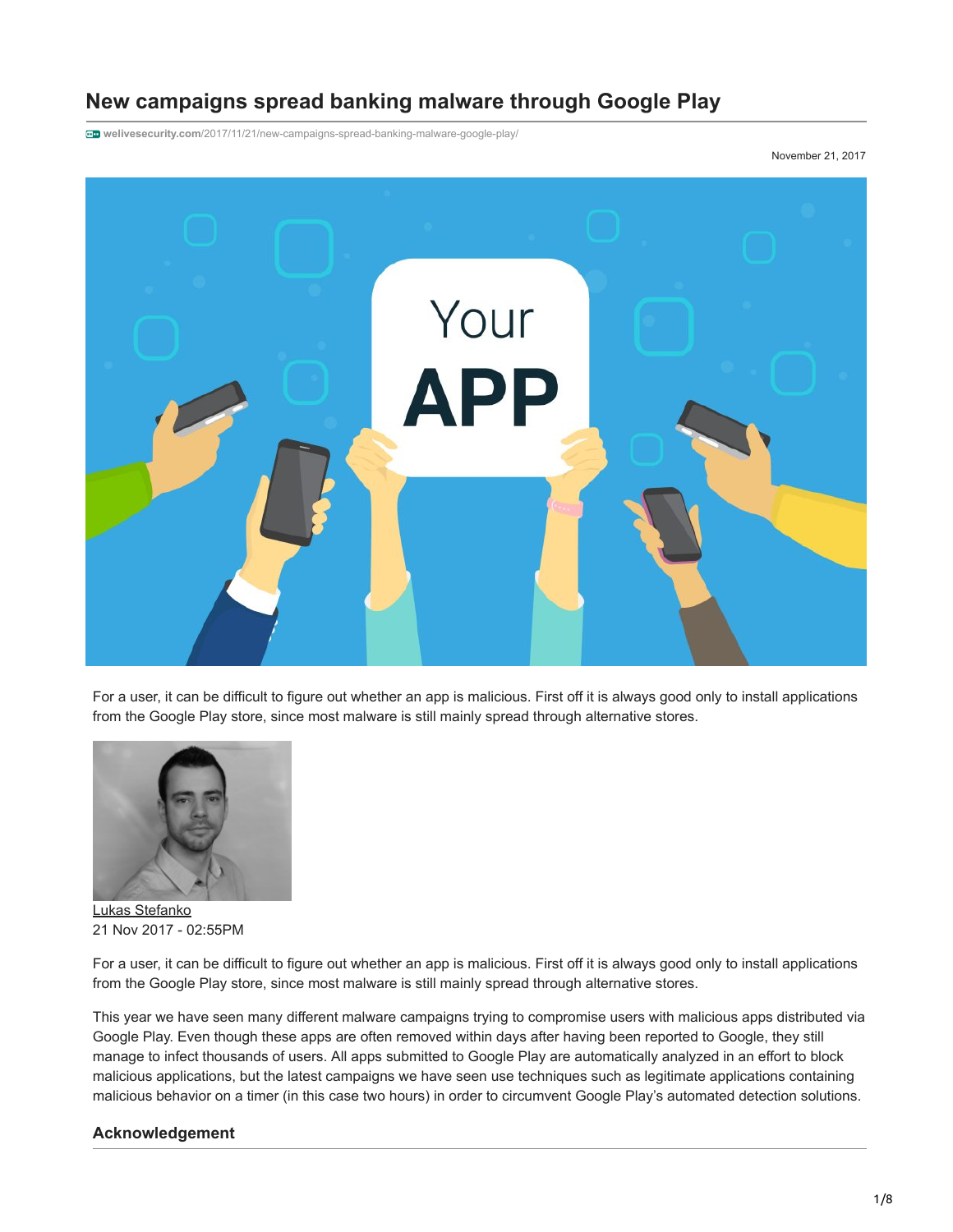This article is based on joint research we have conducted with [Avast](https://blog.avast.com/mobile-banking-trojan-sneaks-into-google-play-targeting-wells-fargo-chase-and-citibank-customers) and [SfyLabs](https://clientsidedetection.com/new_campaigns_spread_banking_malware_through_google_play.html), who have also published their respective blog articles on the topic.



In October and November 2017 we ran into two new campaigns using droppers in the Play Store — the first campaign to drop the banking malware. This second campaign has recently been [described](https://www.welivesecurity.com/2017/11/15/multi-stage-malware-sneaks-google-play) on this site; we are adding some additional IoCs at the end of this blog article.



The droppers from the previous campaigns were far more sophisticated, using Accessibility Services to perform clicks in the background and enable app installation from *unknown sources*. This new dropper does not have such trickery and relies on the user having *unknown sources* already enabled. If this is not the case, the dropper will fail to install the BankBot malware resulting in no threat to the user. If installation from *unknown sources* is enabled, the user will be prompted to install the BankBot malware. This malware seems to be pretty much the same as the instance Trend Micro [blogged](http://blog.trendmicro.com/trendlabs-security-intelligence/bankbot-found-google-play-targets-ten-new-uae-banking-apps/) about in September.

Interestingly enough, even though the Tornado FlashLight dropper (com.andrtorn.app) has been removed from Google Play, it is not detected by Google's Play Protect. The same goes for the malware that is dropped by the dropper (com.vdn.market.plugin.upd). This means the dropper app and malware can still be installed from third-party locations and run without interference, unless the device is running suitable security software.



# **Detailed analysis**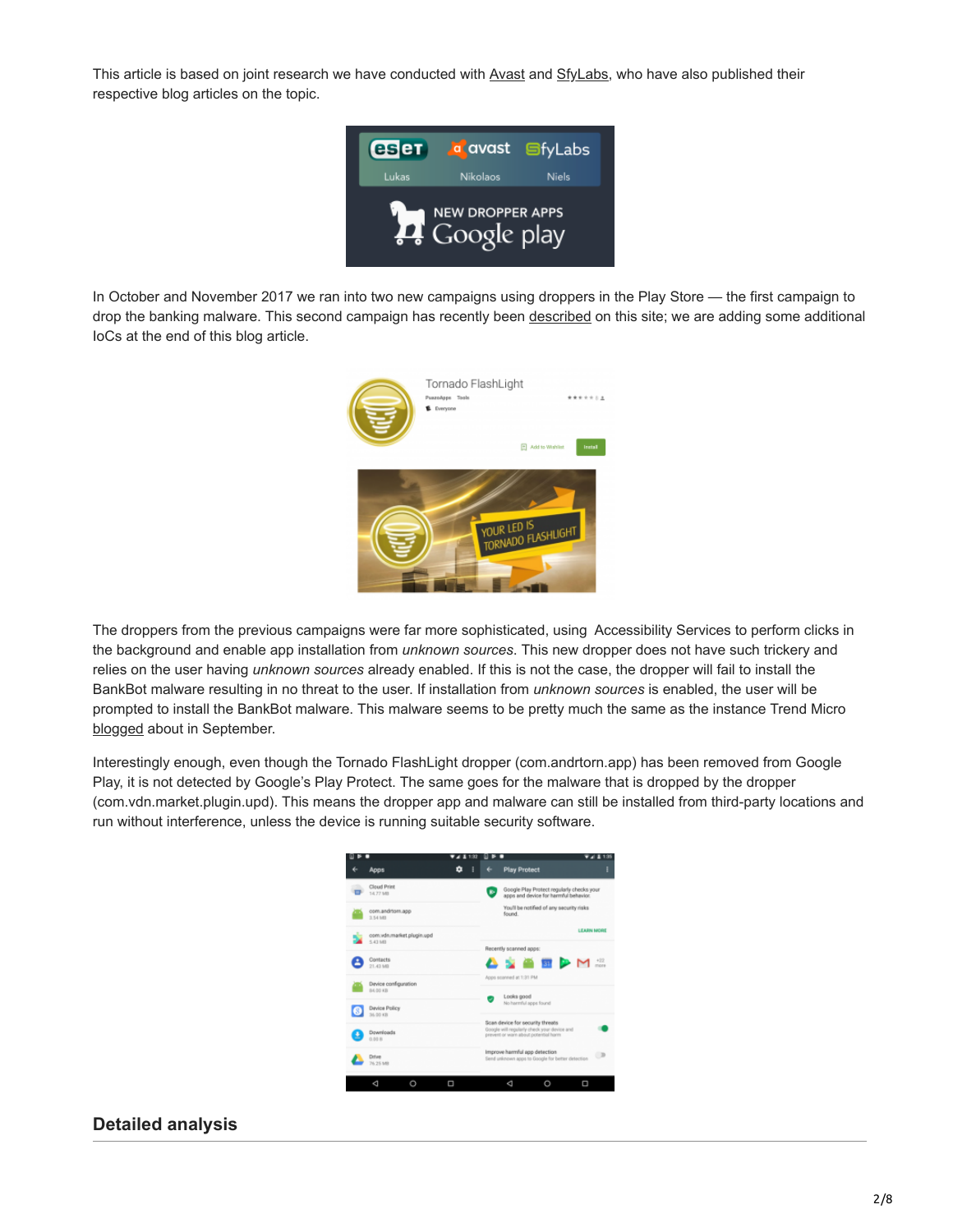When the dropper is first started, it will check the installed applications against a hardcoded list of 160 apps. We've only been able to identify 132 of them, since the package names are not included in the dropper, but just their hashes. The list of targeted packages has remained the same since the campaign described by Trend Micro. If one or more of the targeted apps are installed when the dropper app is closed, it will start the service with dropper functionality.

| ö                 |
|-------------------|
| ٠<br>Ï            |
| ٠<br>٠<br>41<br>۶ |

The dropper will run the same check on device boot and if it succeeds it will also start the service. The service will first request administrator permissions from the user and after obtaining those it will continue to the download routine. The BankBot APK, which is the same for all dropper samples is downloaded from hxxp://138.201.166.31/kjsdf.tmp. The download is only triggered two hours after device administrator rights have been granted to the dropper.

|    |                      | poblic weld runt! 4<br><b>SAME INCREAS FREED IN MIT</b><br>ine actualrivia = se-                                                                                                                                                                                                                                                                                                  |  |
|----|----------------------|-----------------------------------------------------------------------------------------------------------------------------------------------------------------------------------------------------------------------------------------------------------------------------------------------------------------------------------------------------------------------------------|--|
|    | <b>STV</b>           | Corting Abrandians a Threat Journal Donald's antique (1)<br>art threadfite = Thread, parent/Thread I. prifyter Livil.<br>IN INVESTIGATION AND IT THANK AN INTERFERING TO AN INFORMATION<br>Thresh during thread I jud Note! "Broad, at \$127" L.<br>Thread Journal Person Lumin (art ty Ltd.)                                                                                     |  |
|    |                      | nentianeOddis.cir.pridgetizationContestII, ADMoniser.ciassIII C () get denise admin if not enabled<br><b>JFC HALK, deviceManager, LtAdministratedner Conne</b><br>forsal Minet + see broomly<br>UREAR, NOTCHAMATERIA.com .gatApplicationContext11, MONTIFICATIONS<br>197957-1077 14011 155057-0077 14011   RUWWOODDS   RUWWOODDS  <br>this, rts, yarmintivity i promis<br>returns |  |
|    |                      | Encyclopedia results = 0_Preferences.a_prtPreference/CM&s.ctv.prtrep1.cstiprtertextili<br>long fürstflutbate in profs.gett.mg/"MAP", #10<br>4410 productions to define them.<br>Official incredibed (1981) in Conductor + Theoretic C (1 unit 2 hours include continuation<br>reduces:<br>s                                                                                       |  |
|    |                      | SPENNA film@buSarvine.a_gotEsterna@inorwanbineters/hbdg.ctv1 = "fuba_am"1.oxistsill {<br>return:                                                                                                                                                                                                                                                                                  |  |
|    |                      | UTLEVATE.com/Montage/1731.9833.70.00MV., Fatae11.1<br>return:<br>b                                                                                                                                                                                                                                                                                                                |  |
|    |                      | b Preferences, a politicized Mila, Ha artificilization(integri) , "31 MID 10 BM", truck-<br>this, ris artifulization(mill.ris-the-the-carbon liter) [kia.ch.artifulization(minit), Relevies.class(c)<br>related                                                                                                                                                                   |  |
|    |                      | h Preferences a putingalitis rio priApplicationEntered). "MATP, forces currentTimeNilisitis // set first run tinestams                                                                                                                                                                                                                                                            |  |
|    |                      | setch Connection will C<br>villa matthew from the                                                                                                                                                                                                                                                                                                                                 |  |
| þ. | <b>STATE COMPANY</b> | the control of the state of the state of the con-                                                                                                                                                                                                                                                                                                                                 |  |

Once the download is completed, the dropper will try to install the APK, using the standard Android mechanism to install applications from outside the Google Play store. Besides requiring unknown sources to be already enabled, this install method requires the user to press a button to continue the installation.

| this couplines alone of all conveniences in this convenient all limits are the parts of the origin to convenience of the property and in 2001 of $\sim$ 1001 of the convenience of the convenience of the convenience of the co<br>W Selection inflection - Social/Indian colors (150)/inviews printend imaginatory (60-20), "60-4650)<br>buffer adjust of response boby! Linerical Eli<br>and for exclusive classes ( )<br>models print was ( ) control and rate at the c<br>action (2014)<br>2014 - China Company, american de la Carlo Maria (2014)<br>2015 - China Company, action (2015)<br>2015 - China Company, actor (2015)<br>2015 - China Company, actor (2015)<br>2015 - China Company, actor (2015)<br>2015 - Chin<br>٠<br><b>ENGINEERING CONTROL</b><br>(Burningstreet) (<br>þ.<br>×.<br>þ.<br>politic mode ads argil, illinogram argil (<br>141 |  |
|---------------------------------------------------------------------------------------------------------------------------------------------------------------------------------------------------------------------------------------------------------------------------------------------------------------------------------------------------------------------------------------------------------------------------------------------------------------------------------------------------------------------------------------------------------------------------------------------------------------------------------------------------------------------------------------------------------------------------------------------------------------------------------------------------------------------------------------------------------------|--|
| 20.000                                                                                                                                                                                                                                                                                                                                                                                                                                                                                                                                                                                                                                                                                                                                                                                                                                                        |  |
|                                                                                                                                                                                                                                                                                                                                                                                                                                                                                                                                                                                                                                                                                                                                                                                                                                                               |  |
|                                                                                                                                                                                                                                                                                                                                                                                                                                                                                                                                                                                                                                                                                                                                                                                                                                                               |  |
|                                                                                                                                                                                                                                                                                                                                                                                                                                                                                                                                                                                                                                                                                                                                                                                                                                                               |  |
|                                                                                                                                                                                                                                                                                                                                                                                                                                                                                                                                                                                                                                                                                                                                                                                                                                                               |  |
|                                                                                                                                                                                                                                                                                                                                                                                                                                                                                                                                                                                                                                                                                                                                                                                                                                                               |  |
|                                                                                                                                                                                                                                                                                                                                                                                                                                                                                                                                                                                                                                                                                                                                                                                                                                                               |  |
| com vdn.market.plugin.upd                                                                                                                                                                                                                                                                                                                                                                                                                                                                                                                                                                                                                                                                                                                                                                                                                                     |  |
|                                                                                                                                                                                                                                                                                                                                                                                                                                                                                                                                                                                                                                                                                                                                                                                                                                                               |  |
| Do you want to install this application? It will get access<br>bit.                                                                                                                                                                                                                                                                                                                                                                                                                                                                                                                                                                                                                                                                                                                                                                                           |  |
| <b>PERMIT</b>                                                                                                                                                                                                                                                                                                                                                                                                                                                                                                                                                                                                                                                                                                                                                                                                                                                 |  |
| DMS or UAS operation that you also                                                                                                                                                                                                                                                                                                                                                                                                                                                                                                                                                                                                                                                                                                                                                                                                                            |  |
| read your lest messages (IMS or MMS)                                                                                                                                                                                                                                                                                                                                                                                                                                                                                                                                                                                                                                                                                                                                                                                                                          |  |
| receive tort messages (SMS)<br>send DMS messages                                                                                                                                                                                                                                                                                                                                                                                                                                                                                                                                                                                                                                                                                                                                                                                                              |  |
| This may cost you money                                                                                                                                                                                                                                                                                                                                                                                                                                                                                                                                                                                                                                                                                                                                                                                                                                       |  |
| <b>Q</b> take pictures and videos                                                                                                                                                                                                                                                                                                                                                                                                                                                                                                                                                                                                                                                                                                                                                                                                                             |  |
| <b>G</b> approximate location (network-boxed)<br>precise location (GPS and network based).                                                                                                                                                                                                                                                                                                                                                                                                                                                                                                                                                                                                                                                                                                                                                                    |  |
| R owns accounts and set passworts                                                                                                                                                                                                                                                                                                                                                                                                                                                                                                                                                                                                                                                                                                                                                                                                                             |  |
| DEVER ADDERE                                                                                                                                                                                                                                                                                                                                                                                                                                                                                                                                                                                                                                                                                                                                                                                                                                                  |  |
| ٦.<br>Full naturals access                                                                                                                                                                                                                                                                                                                                                                                                                                                                                                                                                                                                                                                                                                                                                                                                                                    |  |
| receive data from Internet                                                                                                                                                                                                                                                                                                                                                                                                                                                                                                                                                                                                                                                                                                                                                                                                                                    |  |
| view network connections.<br>sizes Will Fi executives                                                                                                                                                                                                                                                                                                                                                                                                                                                                                                                                                                                                                                                                                                                                                                                                         |  |
| ž<br>access Bluebooth authors.                                                                                                                                                                                                                                                                                                                                                                                                                                                                                                                                                                                                                                                                                                                                                                                                                                |  |
| <b>AN</b><br><b>HERE ERE IN</b>                                                                                                                                                                                                                                                                                                                                                                                                                                                                                                                                                                                                                                                                                                                                                                                                                               |  |
| CANCIL.<br>NOTES!                                                                                                                                                                                                                                                                                                                                                                                                                                                                                                                                                                                                                                                                                                                                                                                                                                             |  |
|                                                                                                                                                                                                                                                                                                                                                                                                                                                                                                                                                                                                                                                                                                                                                                                                                                                               |  |
|                                                                                                                                                                                                                                                                                                                                                                                                                                                                                                                                                                                                                                                                                                                                                                                                                                                               |  |
|                                                                                                                                                                                                                                                                                                                                                                                                                                                                                                                                                                                                                                                                                                                                                                                                                                                               |  |
|                                                                                                                                                                                                                                                                                                                                                                                                                                                                                                                                                                                                                                                                                                                                                                                                                                                               |  |
|                                                                                                                                                                                                                                                                                                                                                                                                                                                                                                                                                                                                                                                                                                                                                                                                                                                               |  |
|                                                                                                                                                                                                                                                                                                                                                                                                                                                                                                                                                                                                                                                                                                                                                                                                                                                               |  |

Looking at the name and icon of the package to install, we assume the attackers are trying to make the user think it is a Google Play update. Once the install is finished, the new APK will request device administrator rights and then the attack continues.

If installation from *unknown sources* is not enabled, Android will show an error message and the installation will fail.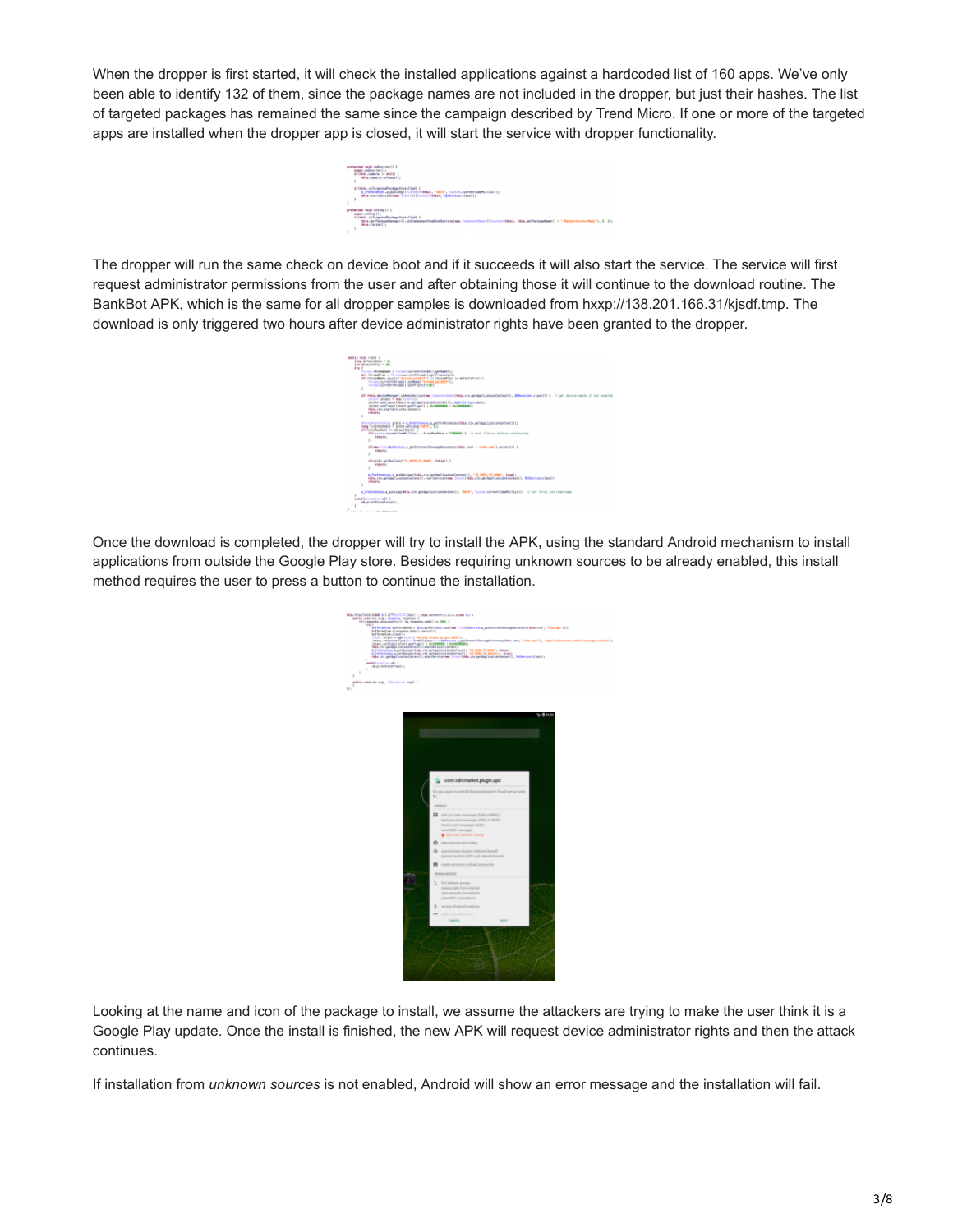

# **How to prevent a successful attack?**

For a user, it can be difficult to figure out whether an app is malicious. First off it is always good only to install applications from the Google Play store, since most malware is still mainly spread through alternative stores. Second, unless you know exactly what you are doing, do not enable 'unknown sources'. If you are asked to do this by an app or someone you do not trust personally, it is most likely malware-related.

But what if you want to install an app from the Google Play? For the typical user, we recommend using a security solution to catch the already detected malware that has not yet been blocked by Google. Besides installing a security solution, you can check some things yourself to decrease the risk of infection.

First, make sure the app has many users and good reviews. Most malware will not have been in the store for a very long time and will not have lot of users. Then, after you install the app, take note of several things: Most malware will ask to become device administrator (do not give this permission as it can be used to prevent being removed). Other malware may ask for accessibility service permission, which would enable it to simulate user interaction with the device, basically taking over the device. Another indicator is the app icon disappearing from your app drawer after the first time you start the app. The malware does this to hide itself. If this happens to you, it's probably best to back up your data and do a factory reset to make sure the malware is gone.

# **Campaign #1**

#### **IoCs**

| <b>Droppers</b>                    | Package name:             | <b>SHA-256:</b>                                                   |
|------------------------------------|---------------------------|-------------------------------------------------------------------|
| Tornado<br><b>FlashLight</b>       | com.andrtorn.app          | 89f537cb4495a50b0827_58b34e54bd1024463176d7d2f4a445cf859f5a33e38f |
| phxuw                              | com.sysdriver.andr        | d93e03c833bac1a29f49fa5c3060a04298e7811e4fb0994afc05a25c24a3e6dc  |
| faczyfut                           | com.sysmonitor.service    | 3a3c5328347fa52383406b6d 6ca31337442659ae8fafdff0972703cb49d97ac2 |
| <b>Lamp For</b><br><b>DarkNess</b> | com.wifimodule.sys        | 138e3199d53dbbaa01db40742153775d54934433e999b9c7fcfa2fea2474ce8d  |
| zqmfsx                             | com.seafl.andr            | c1720011300d8851bc30589063425799e4cce9bb972b3b32b6e30c21ce72b9b6  |
| <b>Discounter</b>                  | com.sarniaps.deew         | bb932ca35651624fba2820d657bb10556aba66f15c053142a5645aa8fc31bbd0  |
| <b>Dropped</b><br>ynlfhgq          | com.vdn.market.plugin.upd | 9a2149648d9f56e999bd5af599d041f00c3130fca282ec47430a3aa575a73dcd  |

**C2**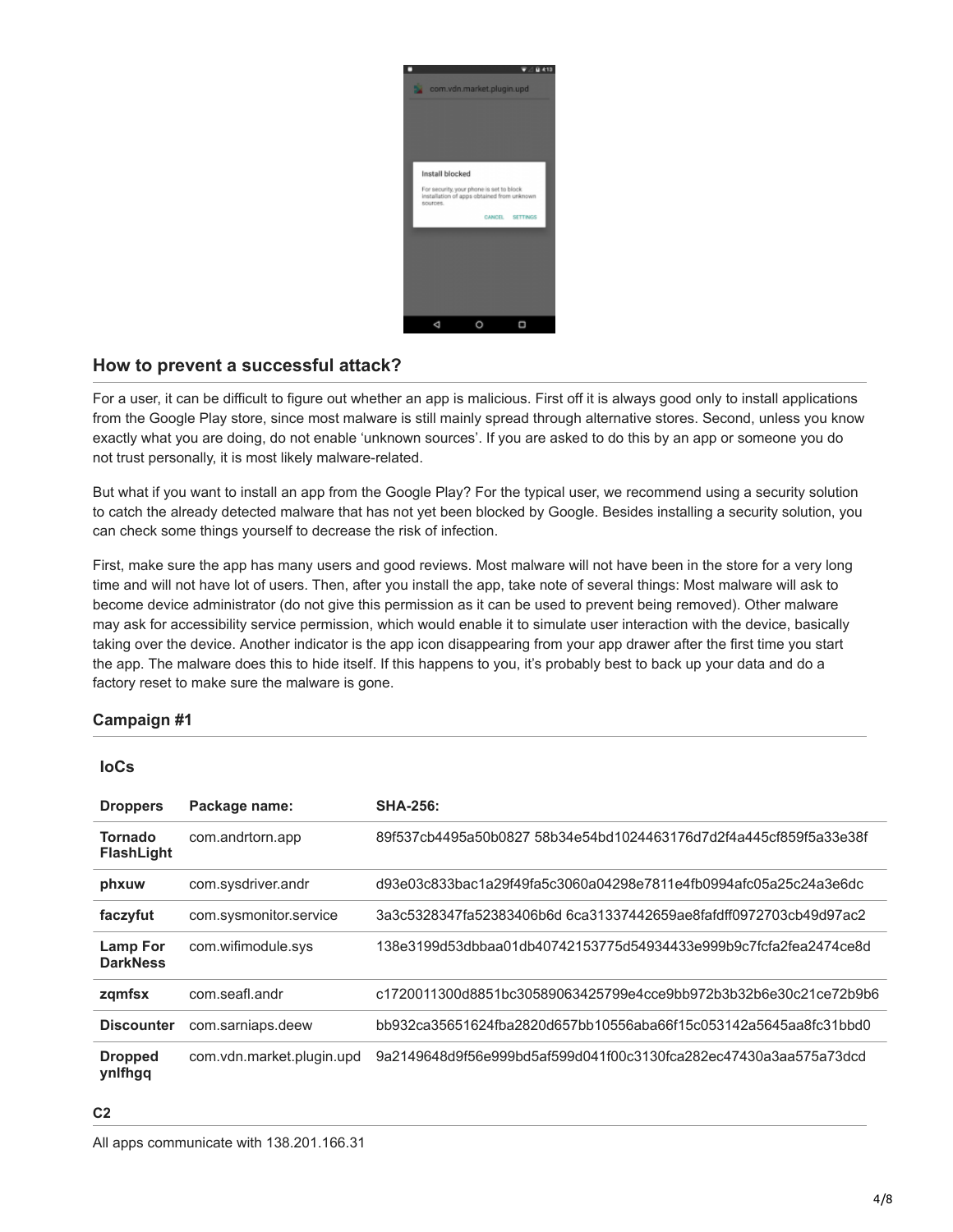### **Campaign #2**

## **IoCs**

| <b>Droppers</b>                    | Package name:                | <b>SHA-256:</b>                                                   |
|------------------------------------|------------------------------|-------------------------------------------------------------------|
| <b>XDC</b><br><b>Cleaner</b>       | com.sdssssd.rambooster       | cc32d14cea8c9ff13e95d2a83135ae4b7f4b0bd84388c718d324d559180218fd  |
| <b>Spider</b><br><b>Solitaire</b>  | com.jkclassic.solitaire12334 | b6f5a294d4b0bee029c2840c3354ed814d0d751d00c9c3d48603ce1f22dae8b3  |
| <b>Classic</b><br><b>Solitaire</b> | com.urbanodevelop.solitaire  | b98d3f4950d07f62f22b4c933416a007298f9f38bebb897be0e31e4399eb39c3  |
| <b>Solitaire</b>                   | com.jduvendc.solitaire       | b98d3f4950d07f62f22b4c933416a007298f9f38bebb897be0e31e4399eb39c3  |
| <b>Dropped</b><br>malware<br>xcuah | com.vdn.market.plugin.upd    | 129e8d59f2e3a6f0ac4c98bfd12f9fb5d38176164ff5cf715e7e082ab33fffb6  |
| Adobe<br>Update                    | com.hqzel.zgnlpufg           | 3f71c21975d51e920f47f6 ec6d183c1c4c875fac93ce4eacc5921ba4f01e39d3 |

#### **C2**

All droppers communicate with 5.61.32.253. The different hostnames used are:

– 88820.pro

– 88881.pro

– 88884.pro

The malware samples communicate with 94.130.0.119 and 31.131.21.162.

# **Targeted apps**

ar.nbad.emobile.android.mobilebank at.bawag.mbanking at.spardat.bcrmobile at.spardat.bcrmobile at.spardat.netbanking au.com.bankwest.mobile au.com.cua.mb au.com.ingdirect.android au.com.nab.mobile au.com.newcastlepermanent au.com.suncorp.SuncorpBank ch.raiffeisen.android com.EurobankEFG com.adcb.bank com.adib.mbs com.advantage.RaiffeisenBank com.akbank.android.apps.akbank\_direkt com.anz.SingaporeDigitalBanking com.bankaustria.android.olb com.bankofqueensland.boq com.barclays.ke.mobile.android.ui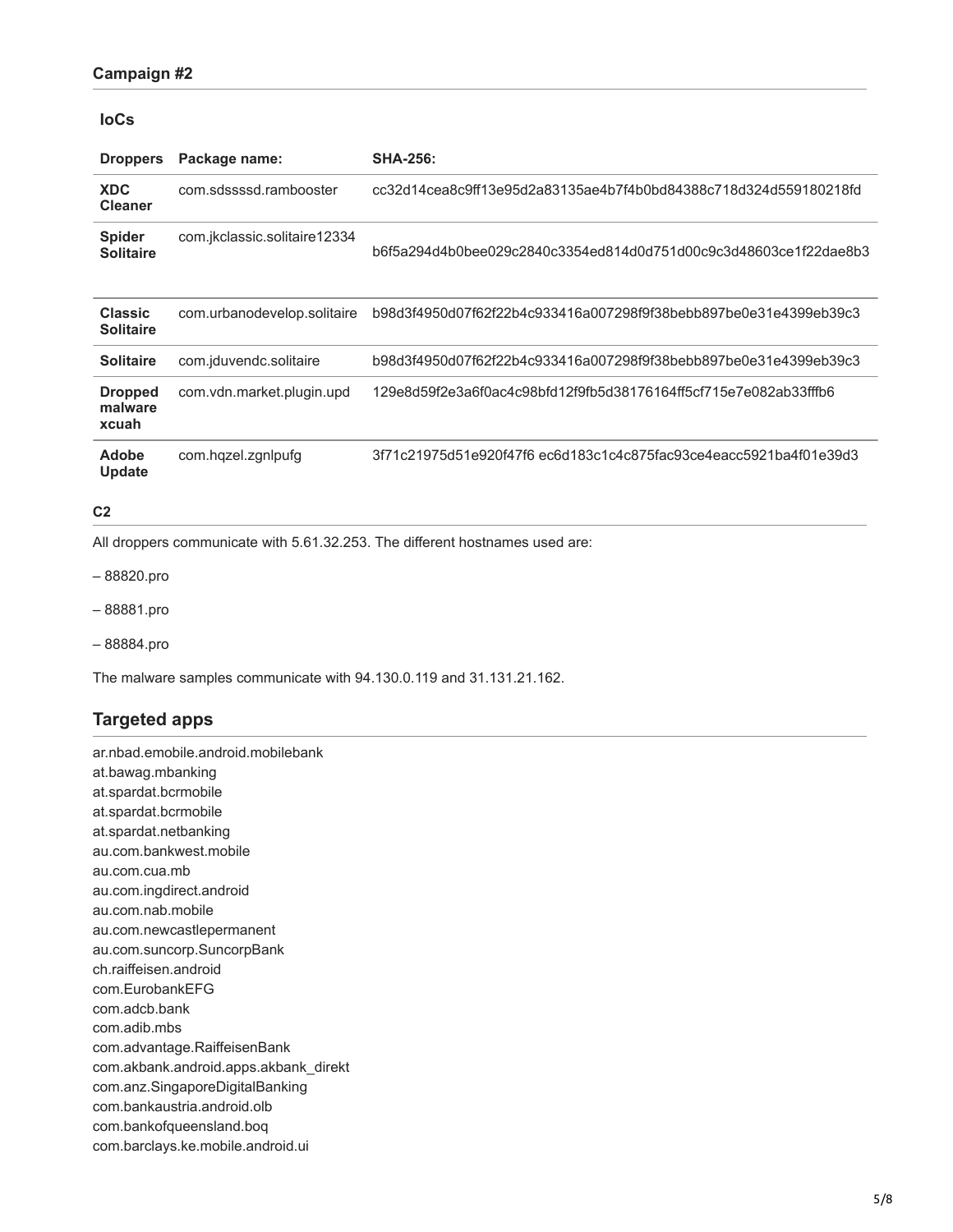com.bbva.bbvacontigo com.bbva.netcash com.bendigobank.mobile com.bmo.mobile com.caisseepargne.android.mobilebanking com.cajamar.Cajamar com.cbd.mobile com.chase.sig.android com.cibc.android.mobi com.citibank.mobile.au com.clairmail.fth com.cm\_prod.bad com.comarch.mobile com.comarch.mobile.banking.bnpparibas com.commbank.netbank com.csam.icici.bank.imobile com.csg.cs.dnmb com.db.mm.deutschebank com.db.mm.norisbank com.dib.app com.finansbank.mobile.cepsube com.finanteq.finance.ca com.garanti.cepsubesi com.getingroup.mobilebanking com.htsu.hsbcpersonalbanking com.imb.banking2 com.infonow.bofa com.ing.diba.mbbr2 com.ing.mobile com.isis\_papyrus.raiffeisen\_pay\_eyewdg com.konylabs.capitalone com.mobileloft.alpha.droid com.moneybookers.skrillpayments com.moneybookers.skrillpayments.neteller com.palatine.android.mobilebanking.prod com.pozitron.iscep com.rak com.rsi com.sbi.SBIFreedomPlus com.scb.breezebanking.hk com.snapwork.hdfc com.starfinanz.smob.android.sfinanzstatus com.suntrust.mobilebanking com.targo\_prod.bad com.tmobtech.halkbank com.ubs.swidKXJ.android com.unicredit com.unionbank.ecommerce.mobile.android com.usaa.mobile.android.usaa com.usbank.mobilebanking com.vakifbank.mobile com.vipera.ts.starter.FGB com.vipera.ts.starter.MashreqAE com.wf.wellsfargomobile com.ykb.android com.ziraat.ziraatmobil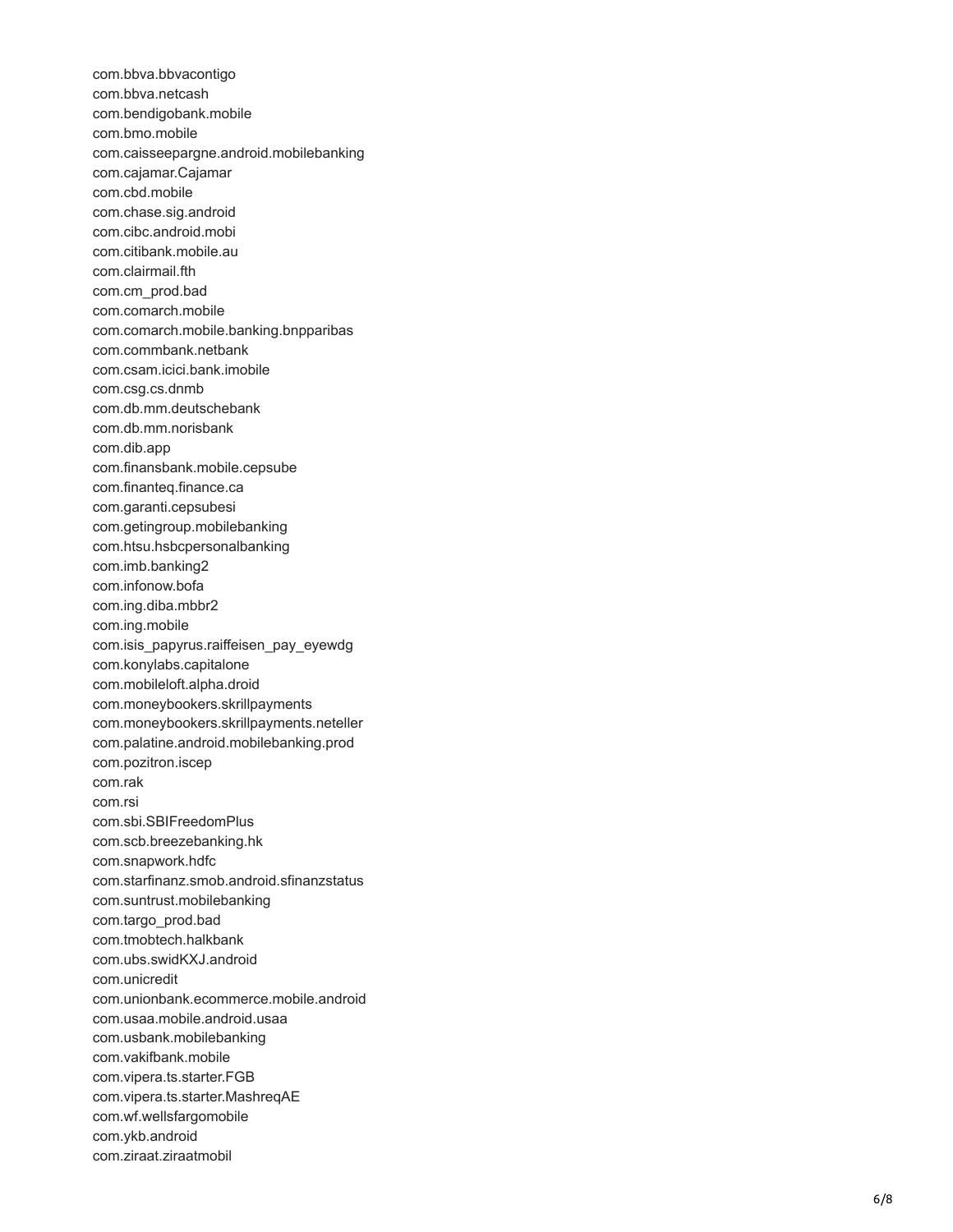cz.airbank.android cz.csob.smartbanking cz.sberbankcz de.comdirect.android de.commerzbanking.mobil de.direkt1822.banking de.dkb.portalapp de.fiducia.smartphone.android.banking.vr de.postbank.finanzassistent de.sdvrz.ihb.mobile.app enbd.mobilebanking es.bancosantander.apps es.cm.android es.ibercaja.ibercajaapp es.lacaixa.mobile.android.newwapicon es.univia.unicajamovil eu.eleader.mobilebanking.pekao eu.eleader.mobilebanking.pekao.firm eu.inmite.prj.kb.mobilbank eu.unicreditgroup.hvbapptan fr.banquepopulaire.cyberplus fr.creditagricole.androidapp fr.laposte.lapostemobile fr.lcl.android.customerarea gr.winbank.mobile hr.asseco.android.jimba.mUCI.ro in.co.bankofbaroda.mpassbook may.maybank.android mbanking.NBG mobi.societegenerale.mobile.lappli mobile.santander.de net.bnpparibas.mescomptes net.inverline.bancosabadell.officelocator.android nz.co.anz.android.mobilebanking nz.co.asb.asbmobile nz.co.bnz.droidbanking nz.co.kiwibank.mobile nz.co.westpac org.banksa.bank org.bom.bank org.stgeorge.bank org.westpac.bank pl.bzwbk.bzwbk24 pl.bzwbk.ibiznes24 pl.ipko.mobile pl.mbank pt.bancobpi.mobile.fiabilizacao pt.cgd.caixadirecta pt.novobanco.nbapp ro.btrl.mobile src.com.idbi wit.android.bcpBankingApp.activoBank wit.android.bcpBankingApp.millennium wit.android.bcpBankingApp.millenniumPL www.ingdirect.nativeframe